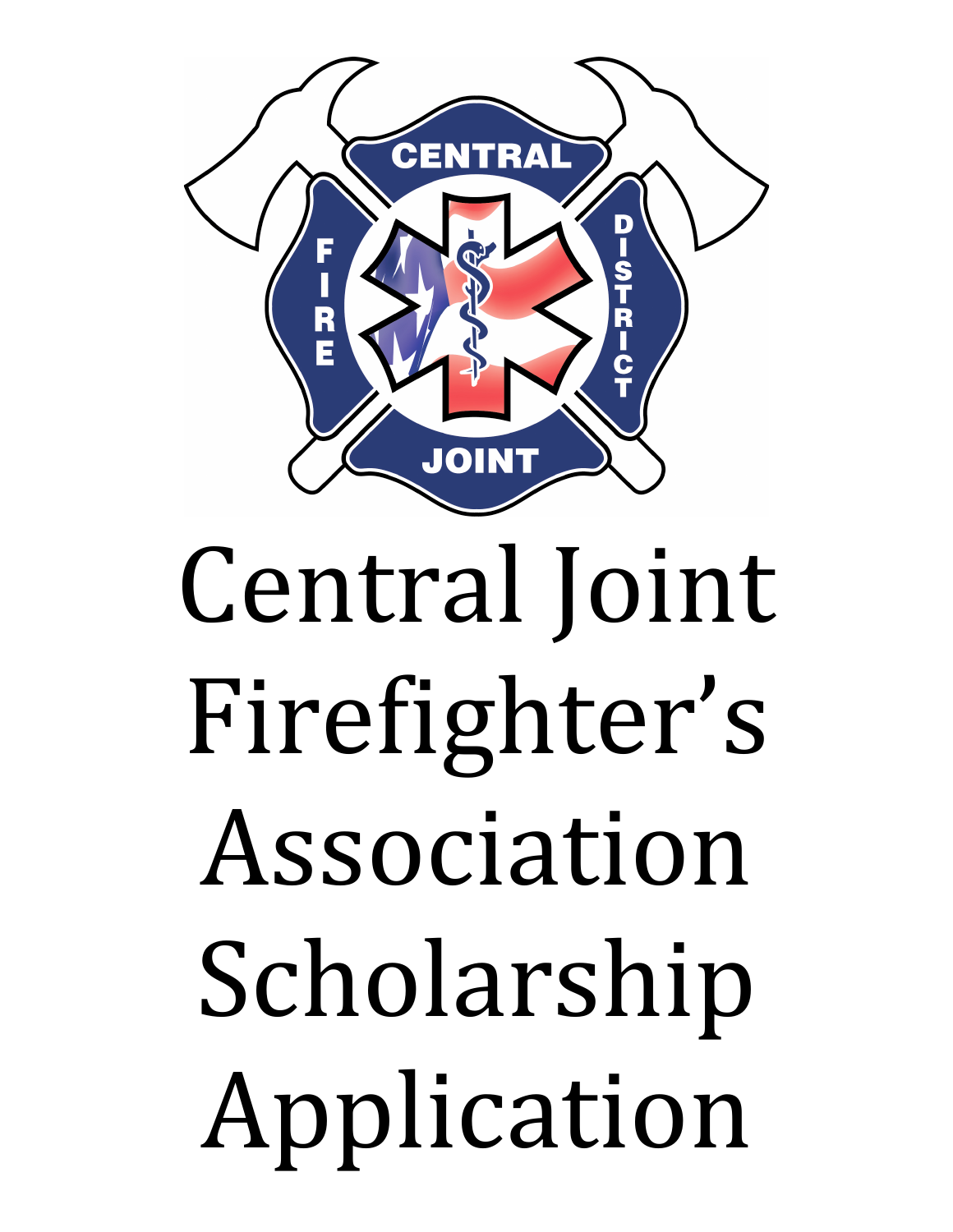Central Joint Firefighter's Association 13179 Mermill Rd Portage, OH 43451

Let us be the first to congratulate you on your up coming graduation. We appreciate the time you are going to take to complete this scholarship application. This \$500 scholarship will only be awarded to residences of the Central Joint Fire District and we will be awarding one scholarship each this year to both Bowling Green High School and Elmwood High School

Along with this application we would like you to turn in a letter of recommendation from a school faculty member and a letter about yourself including school involvement and community involvement.

**Applications are due to Central Joint Firefighter's Association by April 8th, 2014 at 7:00pm.** To turn in your application please mail your application, letter about yourself, and letter of recommendation to:

> Central Joint Firefighter's Association C/O Scholarship Committee 13179 Mermill Rd Portage, OH 43451

You also have the opinion of dropping off the completed application to Central Joint Fire District any Tuesday night between the hours of 6:30 p.m. and 9:30 p.m.

**The winners of these scholarships will be asked to attend the firefighter's association business meeting on June 10th, 2014 at 8pm.** We ask that you attend this meeting to meet the fire fighters and so we can present you with the certificate. We will contact the winners previous to this date so you can be present to receive your award.

This is a non-renewal scholarship and the check for each winner will be mailed directly to the college or school that the winners will be attending. Since this scholarship is sent directly to the school in which you are attending, we do need you to provide either an identification number for the school or your social security number on the application. This number will only be used for that propose and will be kept in confidence. 

Once again let us congratulate you on your up coming graduation and may we wish you good luck as you enter the next stage of your life.

Sincerely, 

The Central Joint Fire District Firefighters Association